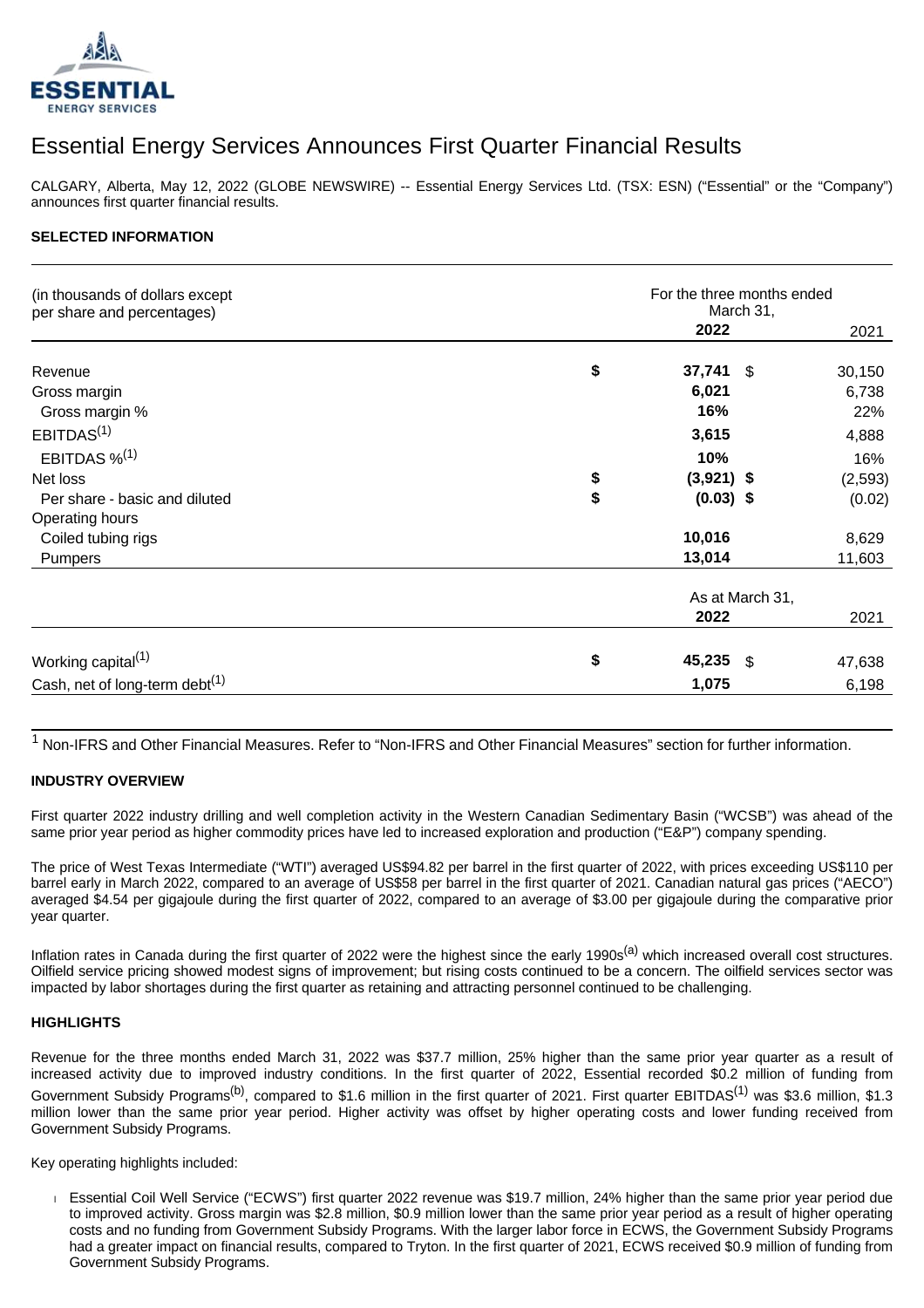Tryton first quarter 2022 revenue was \$18.1 million, 26% higher than the same prior year period due to increased conventional tool activity. Gross margin was \$3.4 million, an increase of \$0.2 million compared to the same prior year period due to higher activity, offset by lower funding from Government Subsidy Programs and higher operating costs.

During the first quarter of 2022, Essential acquired and cancelled 1,659,516 common shares under its Normal Course Issuer Bid ("NCIB") with a weighted average price of \$0.42 per share for a total cost of \$0.7 million.

### Cash and Working Capital**(1)**

At March 31, 2022, Essential continued to be in a strong financial position with cash, net of long-term debt**(1)** of \$1.1 million and working capital**(1)** of \$45.2 million. On May 12, 2022 Essential had \$1.5 million of cash.

#### **RESULTS OF OPERATIONS Segment Results – Essential Coil Well Service**

|                                                                     | For the three months ended | March 31, |                 |
|---------------------------------------------------------------------|----------------------------|-----------|-----------------|
| (in thousands of dollars, except percentages, hours and fleet data) | 2022                       |           | 2021            |
| Revenue                                                             | \$<br>19,679 \$            |           | 15,856          |
| Operating expenses                                                  | 16,903                     |           | 12,147          |
| Gross margin<br>Gross margin %                                      | \$<br>2,776 \$<br>14%      |           | 3,709<br>23%    |
| <b>Operating hours</b><br>Coiled tubing rigs<br>Pumpers             | 10,016<br>13,014           |           | 8,629<br>11,603 |
| Active equipment fleet (i) (ii)                                     |                            |           |                 |
| Coiled tubing rigs                                                  | 12                         |           | 12              |
| Fluid pumpers<br>Nitrogen pumpers                                   | 11<br>4                    |           | 9<br>4          |
| Total equipment fleet (i) (iii)                                     |                            |           |                 |
| Coiled tubing rigs                                                  | 25                         |           | 29              |
| Fluid pumpers<br>Nitrogen pumpers                                   | 13<br>6                    |           | 19<br>8         |

(i) Fleet data represents the number of units at the end of the period. Crewed equipment is less than active equipment.

(ii) In January 2022, one additional quintuplex fluid pumper went into service.

(iii) Total equipment fleet was reduced in the third quarter of 2021 for shallow coiled tubing rigs and lower capacity pumpers which are no longer expected to be reactivated.

First quarter 2022 ECWS revenue was \$19.7 million, an increase of 24% compared to the same prior year quarter. Improved industry conditions resulted in a 14% increase in operating hours when compared to the first quarter of 2021. Revenue per operating hour was higher than the same prior year period, mainly attributed to the nature of the work performed and a revenue surcharge for fuel, which allowed ECWS to offset some inflationary cost increases.

Gross margin for the first quarter of 2022 was \$2.8 million, \$0.9 million lower than the same prior year period due to inflationary cost increases and no funding from Government Subsidy Programs. Cost inflation was significant in the first quarter of 2022 and resulted in higher operating costs related to wages, fuel and repairs & maintenance ("R&M"). ECWS had no Government Subsidy Program benefits in the first quarter of 2022, compared to \$0.9 million of funding in the prior year quarter. Although revenue per operating hour increased in the quarter, it was insufficient to cover increased operating costs and lower government funding. With the larger labor force in ECWS, the Government Subsidy Programs had a greater impact on financial results, compared to Tryton. Gross margin percentage was 14% in the current period, compared to 23% in the same prior year quarter.

#### **Segment Results – Tryton**

| (in thousands of dollars, except percentages) | For the three months ended |        |
|-----------------------------------------------|----------------------------|--------|
|                                               | March 31,                  |        |
|                                               | 2022                       | 2021   |
| Revenue                                       | 18,062 \$                  | 14,294 |
| Operating expenses                            | 14,680                     | 11,106 |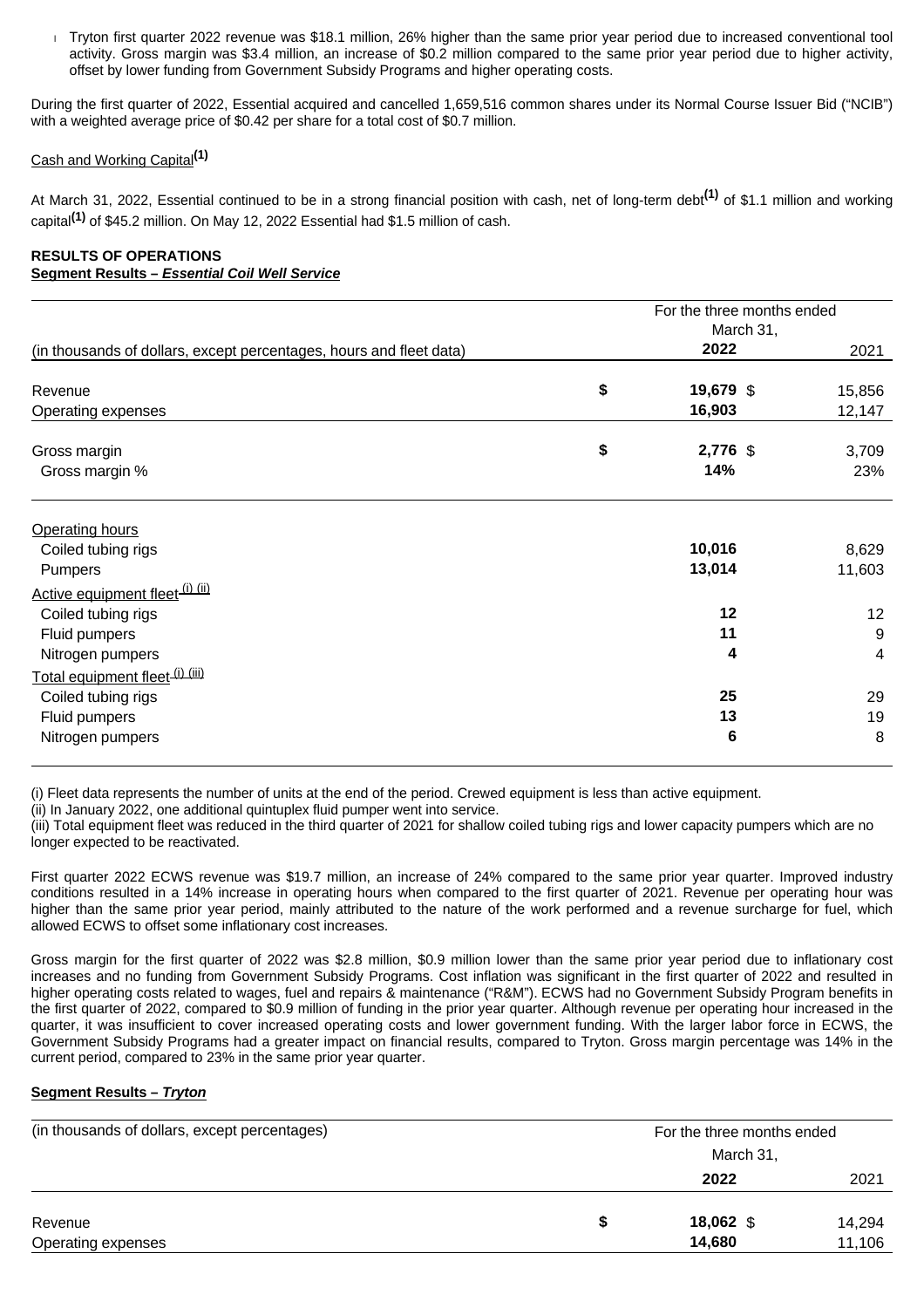| Gross margin                                                                             | \$<br>$3,382$ \$ | 3,188      |
|------------------------------------------------------------------------------------------|------------------|------------|
| Gross margin %                                                                           | 19%              | 22%        |
| Tryton revenue - % of revenue<br>Tryton MSFS®<br><b>Conventional Tools &amp; Rentals</b> | 27%<br>73%       | 34%<br>66% |

First quarter 2022 Tryton revenue was \$18.1 million, an increase of 26% compared to the same prior year quarter. Conventional tool activity in Canada and the U.S. improved compared to the prior year quarter as stronger industry conditions resulted in higher customer spending on production and abandonment work. Tryton Multi-Stage Fracturing System ("MSFS®") activity remained consistent with 2021 as drilling rig delays for certain customers resulted in slower MSFS® activity than expected. Pricing continued to be competitive during the quarter.

First quarter gross margin was \$3.4 million, \$0.2 million higher than the prior year quarter due to an increase in activity, offset by lower funding from Government Subsidy Programs and higher operating costs related to inventory and wages. Tryton received \$0.2 million of funding from the Employee Retention Tax Credit program in the U.S. in the first quarter of 2022 compared to \$0.5 million of Government Subsidy Program benefits in the same prior year quarter. As pricing remained competitive during the quarter, Tryton was unable to recover increased operating costs from customers through higher prices. Gross margin percentage was 19% in the current quarter, compared to 22% in the same prior year quarter.

#### **Purchase of Property and Equipment**

| (in thousands of dollars)              | For the three months ended |       |
|----------------------------------------|----------------------------|-------|
|                                        | March 31,                  |       |
|                                        | 2022                       | 2021  |
| <b>ECWS</b>                            | \$<br>565 \$               | 2,180 |
| Tryton                                 | 796                        | 64    |
| Purchase of property and equipment     | 1,361                      | 2,244 |
| Less proceeds on disposal of equipment | $(165)$ \$                 | (303) |
| Net equipment expenditures (1)         | $1,196$ \$                 | 1,941 |

Essential classifies its purchase of property and equipment as growth capital<sup>(1)</sup> and maintenance capital<sup>(1)</sup>:

| (in thousands of dollars)          | For the three months ended |       |  |
|------------------------------------|----------------------------|-------|--|
|                                    | March 31,                  |       |  |
|                                    | 2022                       | 2021  |  |
| Growth capital (1)                 | -\$                        | 1,663 |  |
| Maintenance capital (1)            | 1,361                      | 581   |  |
| Purchase of property and equipment | 1,361\$                    | 2,244 |  |

For the three months ended March 31, 2022, Essential's maintenance capital spending was focused on costs incurred to maintain the ECWS active fleet and replace pickup trucks in Tryton.

Essential's 2022 capital budget remains unchanged at \$6 million and is focused on the purchase of property and equipment for maintenance activities and the replacement of pickup trucks for each of ECWS and Tryton. Essential will continue to monitor activity and industry opportunities and adjust its spending as appropriate. The 2022 capital budget is expected to be funded with cash, operational cashflow and, if needed, its credit facility.

#### **OUTLOOK**

During the first quarter of 2022, commodity prices continued to strengthen and forward curve expectations improved over December 31, 2021. With these strong commodity prices, the outlook for industry drilling and completion activity in 2022 and beyond is quite optimistic. The Company expects strong commodity prices, combined with the constant degradation effect of well declines, to drive an increase in spending on drilling and completions for the remainder of 2022 and suggests the start of a strong multi-year performance cycle.

To date in 2022, E&P company surplus cash flow has generally been applied to debt reduction and returning funds to shareholders through dividends and share repurchases. General industry expectations suggest that as E&P companies continue to significantly reduce debt, capital investment may increase as they shift their focus back to incremental growth and drilling and completion spending.

During the first quarter of 2022, cost inflation in Canada was significant and continued to impact expenses such as wages, fuel, inventory and R&M. Supply chain disruptions could further increase costs in the oilfield services sector for the remainder of 2022. The oilfield services sector in Canada is experiencing labor shortages and retaining and attracting personnel to the oilfield services sector is a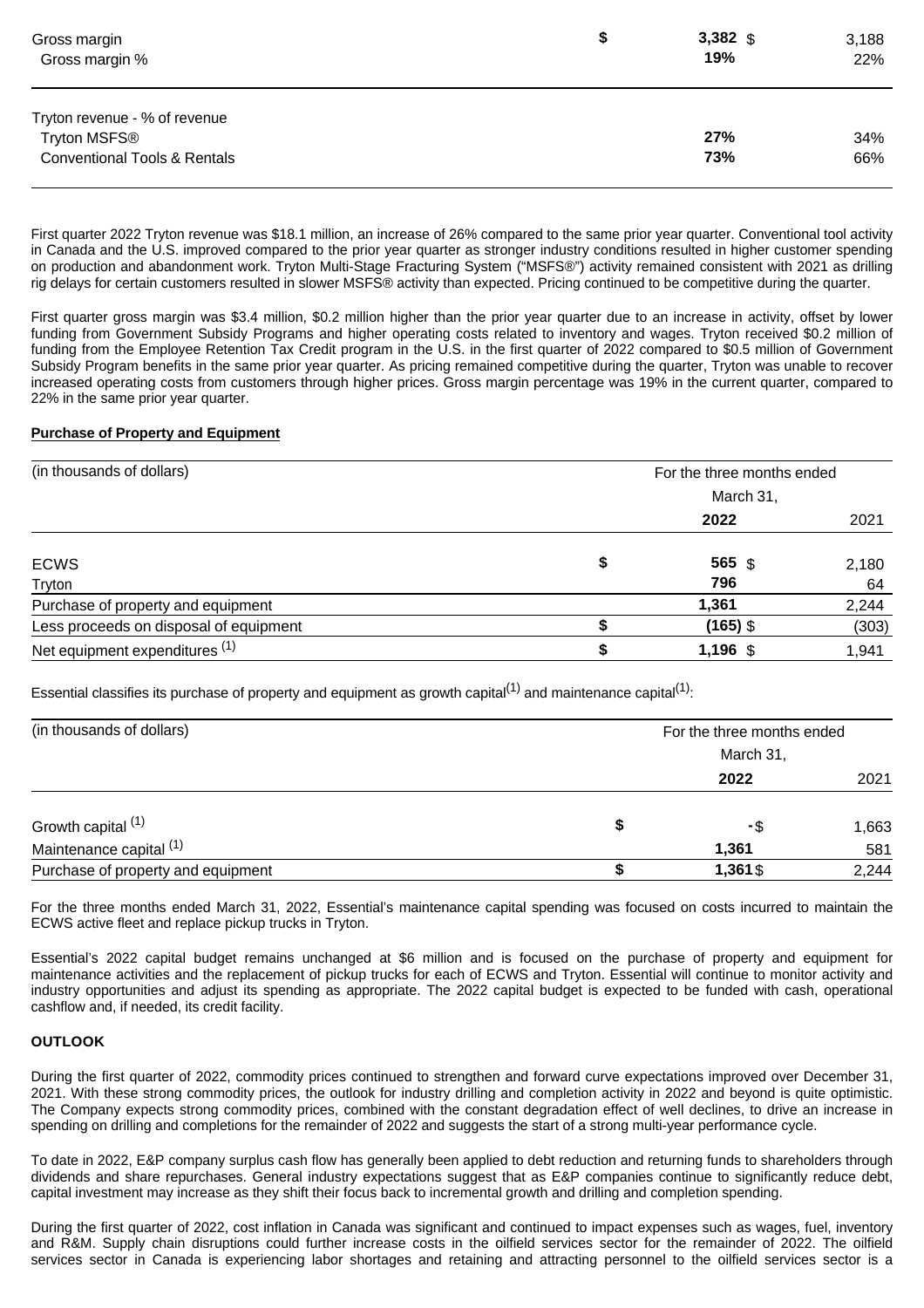challenge in today's market.

ECWS has one of the industry's largest active and total deep coiled tubing fleets. ECWS's active fleet includes 12 coiled tubing rigs and 11 fluid pumpers. ECWS is not crewing this entire active fleet. Maintenance of an active fleet above what is currently crewed allows customers to have access to preferred, efficient equipment for differing completion techniques and formation/well pad needs. As the industry continues to recover, ECWS has additional equipment available for reactivation. An anticipated shift in E&P company capital spending for the second half of 2022 and beyond, combined with the tightening of crewed-equipment available, is expected to drive demand for ECWS services towards the latter half of 2022.

To date in 2022, Tryton MSFS® activity has been slower than anticipated largely due to drilling rig delays for certain customers. With an expected increase in E&P company drilling and completion spending, Tryton anticipates increased demand for its MSFS® completion downhole tools in later 2022. As E&P companies seek growth through increased production, it is expected that Tryton's conventional downhole tool business in Canada and the U.S. will benefit from increased activity. Tryton's ability to expand in a strengthening industry environment could also be impacted by a tight labor market, but that is not currently anticipated to be a constraint.

In the first quarter of 2022, pricing for Essential's services was not sufficient to offset inflationary cost increases. For ECWS, conversations are currently underway in conjunction with primary E&P customer requests for future pricing and service commitments. ECWS is targeting price increases with a premium in excess of inflationary cost. To date, responses from ECWS's primary customers to the price increases have been positive. These price increases will go into effect during the second quarter, with the expected benefit being reflected in ECWS's third and subsequent quarters' results. In addition, commencing in May, service requests from non-primary customers are expected to be priced at a further premium. The ECWS price increase strategy is expected to increase gross margin in the second half of 2022. Unfortunately, for Tryton, intense competition in the downhole tools and rentals markets is expected to preclude Tryton from implementing service price increases in the near term.

Essential is well positioned to benefit from the anticipated oilfield service sector recovery cycle. Essential's strengths include its well-trained workforce, industry leading coiled tubing fleet, value-adding downhole tool technologies and sound financial footing. As industry activity improves, Essential will focus on obtaining appropriate pricing for its services. Essential is committed to meeting the growing demands of its key customers, the continued focus on Environmental, Social and Governance initiatives, maintaining its strong financial position and developing its cash flow generating businesses. On May 12, 2022, Essential had cash of \$1.5 million. Essential's ongoing financial stability is a strategic advantage as the industry continues to transition into a period of expected growth.

The first quarter 2022 Management's Discussion and Analysis ("MD&A") and Financial Statements are available on Essential's website at [www.essentialenergy.ca](http://www.essentialenergy.ca/) and on SEDAR at [www.sedar.com.](http://www.sedar.com/)

## **(1)Non-IFRS and Other Financial Measures**

Certain specified financial measures in this news release, including "EBITDAS", "EBITDAS %", "growth capital", "maintenance capital", "net equipment expenditures", "cash, net of long-term debt" and "working capital", do not have a standardized meaning as prescribed under International Financial Reporting Standards ("IFRS"). These measures should not be used as an alternative to IFRS measures because they may not be comparable to similar financial measures used by other companies. These specified financial measures used by Essential are further explained in the Non-IFRS and Other Financial Measures section of the MD&A (available on the Company's profile on SEDAR at [www.sedar.com\)](http://www.sedar.com/), which section is incorporated by reference herein.

EBITDAS and EBITDAS % – EBITDAS and EBITDAS % are not standardized financial measures under IFRS and might not be comparable to similar financial measures disclosed by other companies. Management believes that in addition to net loss, the most directly comparable IFRS measure, EBITDAS is a useful measure to enhance investors understanding of Essential's results from its principal business activities prior to consideration of how those activities are financed, how the results are taxed and how the results are impacted by noncash charges. EBITDAS is generally defined as earnings before finance costs, income taxes, depreciation, amortization, transaction costs, losses or gains on disposal, write-down of assets, impairment loss, foreign exchange gains or losses, and share-based compensation, which includes both equity-settled and cash-settled transactions. These adjustments are relevant as they provide another measure which is considered an indicator of Essential's results from its principal business activities. EBITDAS % is a non-IFRS ratio and is calculated as EBITDAS divided by total revenue. It is used as a supplemental financial measure by management to evaluate cost efficiency.

The following table reconciles  $EBITDAS<sup>(1)</sup>$  to net loss:

| (in thousands of dollars)        |           | For the three months ended |         |
|----------------------------------|-----------|----------------------------|---------|
|                                  | March 31, |                            |         |
|                                  |           | 2022                       | 2021    |
| <b>EBITDAS</b>                   | \$        | $3,615$ \$                 | 4,888   |
| Share-based compensation expense |           | 3,039                      | 2,309   |
| Other expense                    |           | 93                         | 127     |
| Depreciation and amortization    |           | 4,186                      | 4,813   |
| Finance costs                    |           | 218                        | 231     |
| Loss before income tax           | \$        | $(3,921)$ \$               | (2,592) |
| Income tax expense               |           |                            |         |
| Net loss                         | \$        | $(3,921)$ \$               | (2,593) |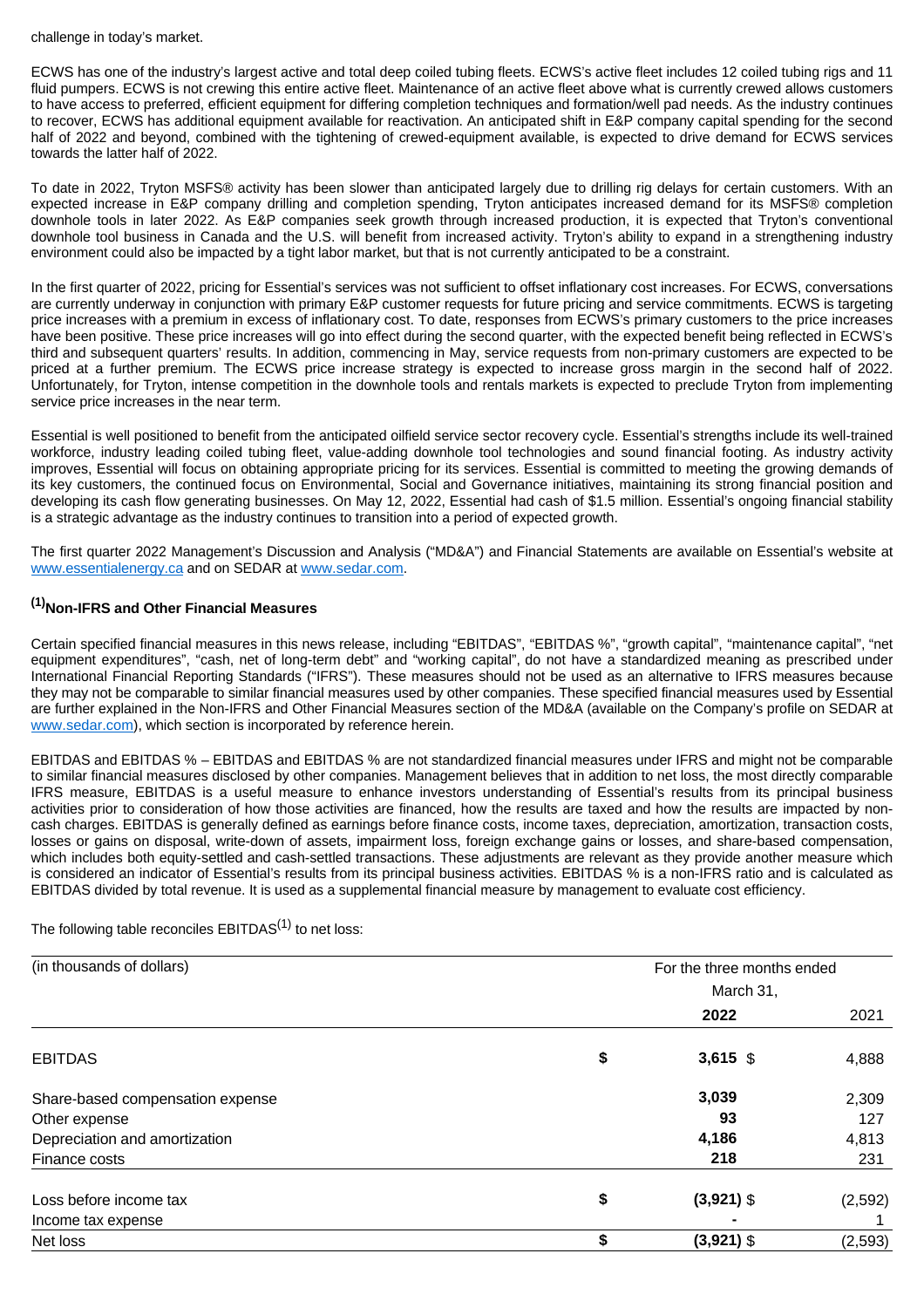The following table calculates EBITDAS %:

| (in thousands of dollars, except percentages)                                                                        | For the three months ended  |                    |
|----------------------------------------------------------------------------------------------------------------------|-----------------------------|--------------------|
|                                                                                                                      | March 31,                   |                    |
|                                                                                                                      | 2022                        | 2021               |
| <b>EBITDAS</b>                                                                                                       | \$<br>$3,615$ \$            | 4,888              |
| Revenue                                                                                                              | \$<br>37,741 \$             | 30,150             |
| <b>EBITDAS%</b>                                                                                                      | 10%                         | 16%                |
| <b>ESSENTIAL ENERGY SERVICES LTD.</b><br><b>CONSOLIDATED INTERIM STATEMENTS OF FINANCIAL POSITION</b><br>(Unaudited) |                             |                    |
|                                                                                                                      | As at                       | As at              |
|                                                                                                                      | March 31,                   | December 31,       |
| (in thousands of dollars)                                                                                            | 2022                        | 2021               |
| <b>Assets</b>                                                                                                        |                             |                    |
| Current                                                                                                              |                             |                    |
| Cash                                                                                                                 | \$<br>3,675 \$              | 6,462              |
| Trade and other accounts receivable                                                                                  | 30,794                      | 29,341             |
| Inventory                                                                                                            | 33,444                      | 31,111             |
| Prepayments and deposits                                                                                             | 1,603                       | 1,826              |
|                                                                                                                      | 69,516                      | 68,740             |
| Non-current                                                                                                          | 79,550                      | 81,532             |
| Property and equipment<br>Right-of-use lease assets                                                                  | 8,937                       | 8,814              |
|                                                                                                                      | 88,487                      | 90,346             |
| <b>Total assets</b>                                                                                                  | \$<br>158,003 \$            | 159,086            |
| <b>Liabilities</b>                                                                                                   |                             |                    |
| Current                                                                                                              |                             |                    |
| Trade and other accounts payable                                                                                     | \$<br>18,008 \$             | 14,399             |
| Share-based compensation                                                                                             | 1,464                       | 4,115              |
| Income taxes payable                                                                                                 | 23                          | 23                 |
| Current portion of lease liabilities                                                                                 | 4,786                       | 4,913              |
|                                                                                                                      | 24,281                      | 23,450             |
| Non-current                                                                                                          |                             |                    |
| Share-based compensation                                                                                             | 6,319                       | 6,188              |
| Long-term debt<br>Long-term lease liabilities                                                                        | 2,600<br>6,540              | 6,622              |
|                                                                                                                      | 15,459                      | 12,810             |
| <b>Total liabilities</b>                                                                                             | 39,740                      | 36,260             |
|                                                                                                                      |                             |                    |
| <b>Equity</b>                                                                                                        |                             |                    |
| Share capital                                                                                                        | 269,542                     | 272,732            |
| <b>Deficit</b>                                                                                                       | (160, 528)                  | (156, 607)         |
| Other reserves                                                                                                       |                             |                    |
|                                                                                                                      | 9,249                       | 6,701              |
| <b>Total equity</b><br>Total liabilities and equity                                                                  | \$<br>118,263<br>158,003 \$ | 122,826<br>159,086 |

#### **ESSENTIAL ENERGY SERVICES LTD. CONSOLIDATED INTERIM STATEMENTS OF NET LOSS AND COMPREHENSIVE LOSS (Unaudited)**

|                                                     | For the three months ended |        |  |
|-----------------------------------------------------|----------------------------|--------|--|
|                                                     | March 31.                  |        |  |
| (in thousands of dollars, except per share amounts) | 2022                       | 2021   |  |
| Revenue                                             | $37.741$ \$                | 30.150 |  |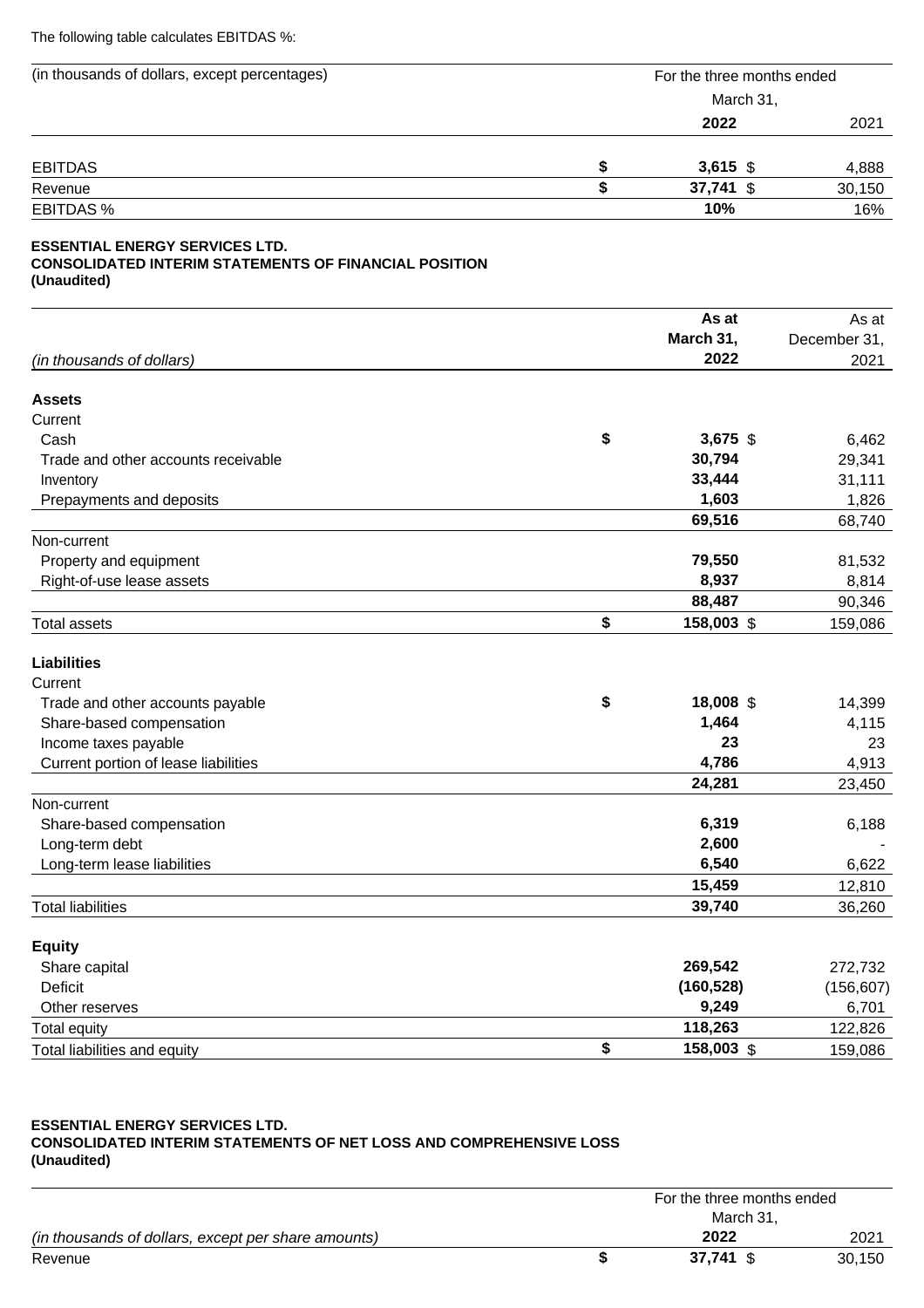| Operating expenses                  | 31,720             | 23,412   |
|-------------------------------------|--------------------|----------|
| Gross margin                        | 6,021              | 6,738    |
| General and administrative expenses | 2,406              | 1,850    |
| Depreciation and amortization       | 4,186              | 4,813    |
| Share-based compensation expense    | 3,039              | 2,309    |
| Other expense                       | 93                 | 127      |
| <b>Operating loss</b>               | (3,703)            | (2,361)  |
| Finance costs                       | 218                | 231      |
| Loss before taxes                   | (3,921)            | (2,592)  |
| Current income tax expense          |                    | 1        |
| Income tax expense                  |                    | 1        |
| Net loss                            | (3,921)            | (2, 593) |
| Unrealized foreign exchange gain    | 64                 | 66       |
| Comprehensive loss                  | \$<br>$(3,857)$ \$ | (2,527)  |
| Net loss per share                  |                    |          |
| Basic and diluted                   | \$<br>$(0.03)$ \$  | (0.02)   |
| Comprehensive loss per share        |                    |          |
| <b>Basic and diluted</b>            | \$<br>$(0.03)$ \$  | (0.02)   |

#### **ESSENTIAL ENERGY SERVICES LTD. CONSOLIDATED INTERIM STATEMENTS OF CASH FLOWS (Unaudited)**

|                                                                        |    | For the three months ended<br>March 31, |          |
|------------------------------------------------------------------------|----|-----------------------------------------|----------|
| (in thousands of dollars)                                              |    | 2022                                    | 2021     |
| <b>Operating Activities:</b>                                           |    |                                         |          |
| Net loss                                                               | \$ | $(3,921)$ \$                            | (2, 593) |
| Non-cash adjustments to reconcile net loss to operating cash flow:     |    |                                         |          |
| Depreciation and amortization                                          |    | 4,186                                   | 4,813    |
| Share-based compensation                                               |    |                                         | 2        |
| Recovery of impairment of trade accounts receivable                    |    | (100)                                   | (50)     |
| Finance costs                                                          |    | 218                                     | 231      |
| Gain on disposal of assets                                             |    | (82)                                    | (29)     |
| Funds flow                                                             |    | 301                                     | 2,374    |
| Changes in non-cash operating working capital:                         |    |                                         |          |
| Trade and other accounts receivable before provision                   |    | (1, 273)                                | (4,638)  |
| Inventory                                                              |    | (2, 353)                                | 556      |
| Prepayments and deposits                                               |    | 223                                     | 168      |
| Trade and other accounts payable                                       |    | 3,618                                   | 3,490    |
| Share-based compensation                                               |    | (2,520)                                 | 1,265    |
| Net cash (used in) provided by operating activities                    |    | (2,004)                                 | 3,215    |
| <b>Investing Activities:</b>                                           |    |                                         |          |
| Purchase of property and equipment                                     |    | (1, 361)                                | (2, 244) |
| Non-cash investing working capital in trade and other accounts payable |    | (9)                                     | 51       |
| Proceeds on disposal of equipment                                      |    | 165                                     | 303      |
| Net cash used in investing activities                                  |    | (1, 205)                                | (1,890)  |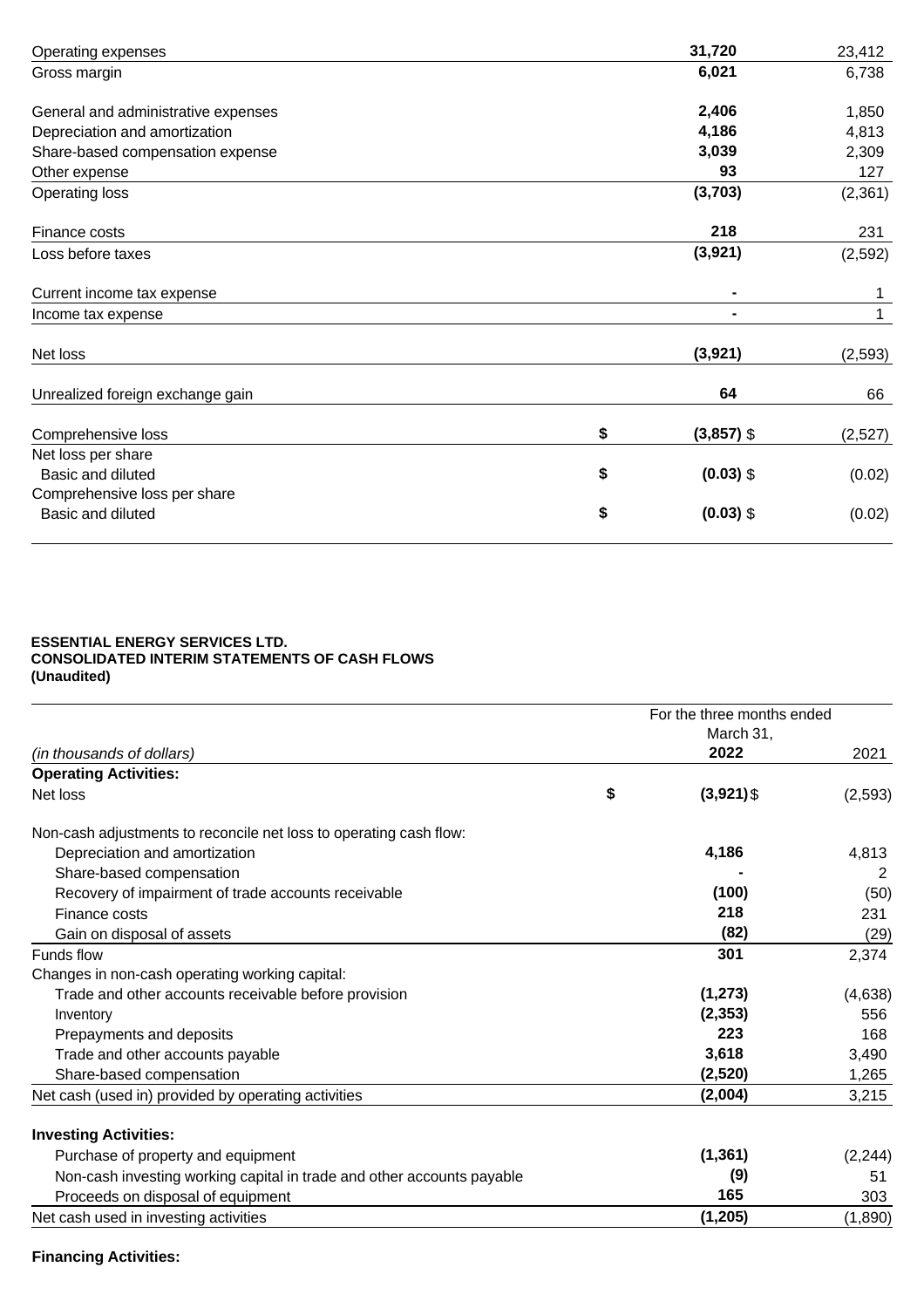| Increase in long-term debt                               | 2,600    |          |
|----------------------------------------------------------|----------|----------|
| Repurchase of shares under normal course issuer bid      | (706)    |          |
| Finance costs paid                                       | (46)     | (61)     |
| Payments of lease liabilities                            | (1, 417) | (1,081)  |
| Net cash provided by (used in) financing activities      | 431      | (1, 142) |
| Foreign exchange loss on cash held in a foreign currency | (9)      | (14)     |
| Net (decrease) increase in cash                          | (2,787)  | 169      |
| Cash, beginning of period                                | 6,462    | 6,082    |
| Cash, end of period                                      | 3,675 \$ | 6,251    |

#### **FORWARD-LOOKING STATEMENTS AND INFORMATION**

This news release contains "forward-looking statements" and "forward-looking information" (collectively referred to herein as "forwardlooking statements") within the meaning of applicable securities legislation. Such forward-looking statements include, without limitation, forecasts, estimates, expectations and objectives for future operations that are subject to a number of material factors, assumptions, risks and uncertainties, many of which are beyond the control of the Company.

Forward-looking statements are statements that are not historical facts and are generally, but not always, identified by the words "expects", "anticipates", "believes", "forward", "intends", "estimates", "continues", "future", "outlook", "opportunity", "budget", "ongoing" and similar expressions, or are events or conditions that "will", "would", "may", "likely", "could", "can", "typically", "traditionally" or "tends to" occur or be achieved. This news release contains forward-looking statements, pertaining to, among other things, the following: Essential's capital spending budget and expectations of how it will be funded; oil and natural gas prices; oil and natural gas industry outlook, industry drilling and completion activity and outlook and oilfield services sector activity and outlook; the impact of E&P surplus cashflow, the deployment of cash flow and E&P capital spending; the Company's capital management strategy and financial position; Essential's pricing, including timing of and benefit from increases; Essential's commitments, strategic position, strengths, focus, outlook, activity levels, impact of inflation, supply chain implications, active and inactive equipment, market share and crew counts; demand for Essential's services; labor markets; and Essential's financial stability as a strategic advantage.

The forward-looking statements contained in this news release reflect several material factors and expectations and assumptions of Essential including, without limitation: the potential impact of the COVID-19 pandemic on Essential; supply chain disruptions; oil and natural gas industry exploration and development and the geographic region of such activity; that Essential will continue to conduct its operations in a manner consistent with past operations; the general continuance of current or, where applicable, assumed industry conditions; availability of debt and/or equity sources to fund Essential's capital and operating requirements as needed; and certain cost assumptions.

Although the Company believes that the material factors, expectations and assumptions expressed in such forward-looking statements are reasonable based on information available to it on the date such statements are made, undue reliance should not be placed on the forwardlooking statements because the Company can give no assurances that such statements and information will prove to be correct and such statements are not guarantees of future performance. Since forward-looking statements address future events and conditions, by their very nature they involve inherent risks and uncertainties.

Actual performance and results could differ materially from those currently anticipated due to a number of factors and risks. These include, but are not limited to: known and unknown risks, including those set forth in the Company's Annual Information Form ("AIF") (a copy of which can be found under Essential's profile on SEDAR at [www.sedar.com](http://www.sedar.com/)); a significant expansion of COVID-19 pandemic and the impacts thereof; the risks associated with the oilfield services sector, including demand, pricing and terms for oilfield services; current and expected oil and natural gas prices; exploration and development costs and delays; reserves discovery and decline rates; pipeline and transportation capacity; weather, health, safety, market, climate and environmental risks; integration of acquisitions, competition, and uncertainties resulting from potential delays or changes in plans with respect to acquisitions, development projects or capital expenditures and changes in legislation including, but not limited to, tax laws, royalties, incentive programs and environmental regulations; stock market volatility and the inability to access sufficient capital from external and internal sources; the ability of the Company's subsidiaries to enforce legal rights in foreign jurisdictions; general economic, market or business conditions including those in the event of an epidemic, natural disaster or other event; global economic events; changes to Essential's financial position and cash flow, and the higher degree of uncertainty related to the estimates and judgements made in the preparation of financial statements; the availability of qualified personnel, management or other key inputs; cost increases of key inputs; currency exchange fluctuations; changes in political and security stability; potential industry developments; and other unforeseen conditions which could impact the use of services supplied by the Company. Accordingly, readers should not place undue importance or reliance on the forward-looking statements. Readers are cautioned that the foregoing list of factors is not exhaustive and should refer to "Risk Factors" set out in the AIF.

Statements, including forward-looking statements, contained in this news release are made as of the date they are given and the Company disclaims any intention or obligation to publicly update or revise any forward-looking statements, whether as a result of new information, future events or otherwise, unless so required by applicable securities laws. The forward-looking statements contained in this news release are expressly qualified by this cautionary statement.

Additional information on these and other factors that could affect the Company's operations and financial results are included in reports on file with applicable securities regulatory authorities and may be accessed under Essential's profile on SEDAR at [www.sedar.com](http://www.sedar.com/).

#### **ABOUT ESSENTIAL**

Essential provides oilfield services to oil and natural gas producers, primarily in western Canada. Essential offers completion, production and wellsite restoration services to a diverse customer base. Services are offered with coiled tubing, fluid and nitrogen pumping and the